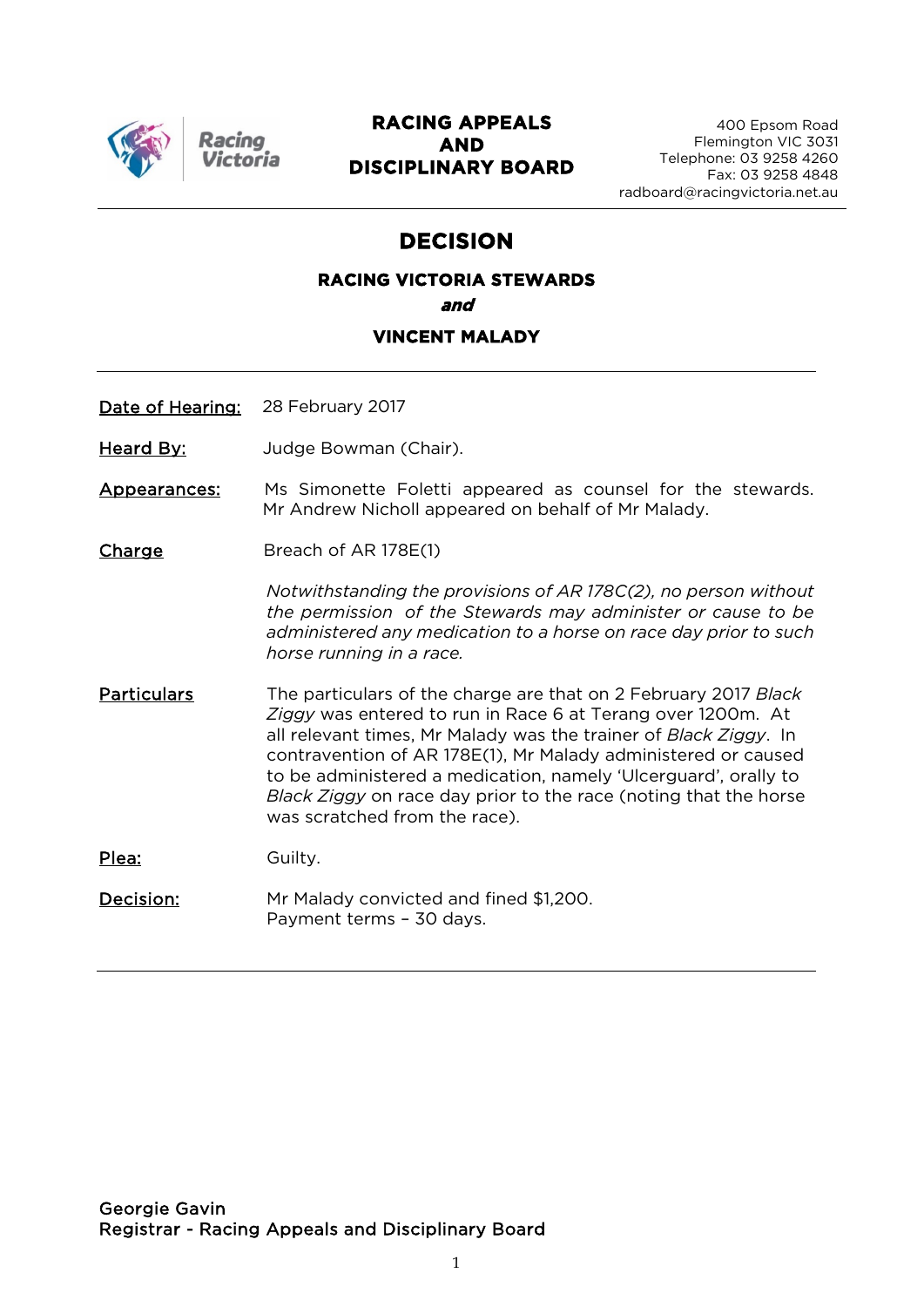# **TRANSCRIPT OF PROCEEDINGS**

# **RACING APPEALS AND DISCIPLINARY BOARD**

\_\_\_\_\_\_\_\_\_\_\_\_\_\_\_\_\_\_\_\_\_\_\_\_\_\_\_\_\_\_\_\_\_\_\_\_\_\_\_\_\_\_\_\_\_\_\_\_\_\_\_\_\_\_\_\_\_\_\_\_\_\_\_

#### **HIS HONOUR JUDGE J. BOWMAN, Chairman**

# **EXTRACT OF PROCEEDINGS**

**DECISION**

# **RACING VICTORIA STEWARDS**

**and** 

# **VINCENT MALADY**

# **RACING VICTORIA CENTRE, FLEMINGTON**

# **TUESDAY, 28 FEBRUARY 2017**

MS S. FOLETTI appeared on behalf of the RVL Stewards

MR A. NICHOLL appeared on behalf of Mr V. Malady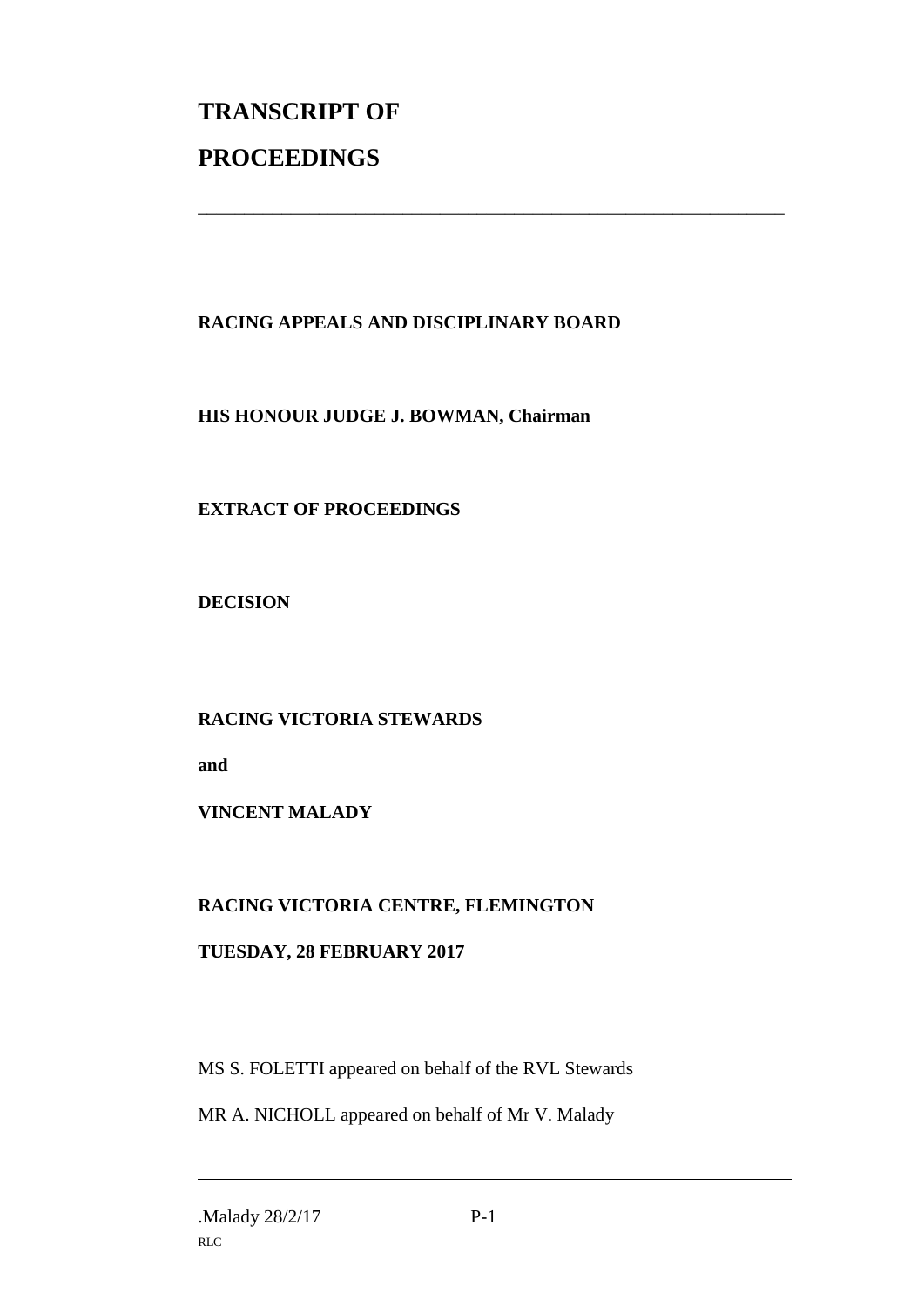CHAIRMAN: Mr Vincent Malady, you have pleaded guilty to a breach of AR 178E(1), in that in the early morning of 2 February 2017, a medication, Ulcerguard was administered orally to the horse, Black Ziggy, which that day was entered to run in race 6 at Terang. The Ulcerguard was administered by Miss Carley Kingsbury, your stable foreman, who simply made a mistake. I accept that you had no knowledge of the administration at the time. Nevertheless, the offence is a serious one, as indicated by the penalty that might be imposed. You must take responsibility, as you have, for an error made by a member of your staff.

This being a serious offence, there is an automatic penalty of six months' disqualification unless special circumstances exist. One of these special circumstances pursuant to Local Rule 73A is an early plea of guilty. You certainly did that. You made a very early plea and gave full cooperation to the Stewards. Ms Foletti, appearing for the Stewards, acknowledged this.

It would also seem to me pursuant to Local Rule 73A that justice of the situation might warrant a departure from the automatic penalty. In any event, Ms Foletti submitted that a fine would be appropriate and I agree.

The last of the matters such as this which I have dealt with is that of Mr Robbie Laing and the circumstances in his matter were similar to those in this case. Indeed, it was Ulcershield as opposed to Ulcerguard that was administered in error by a staff member of Mr Laing's on a race day.